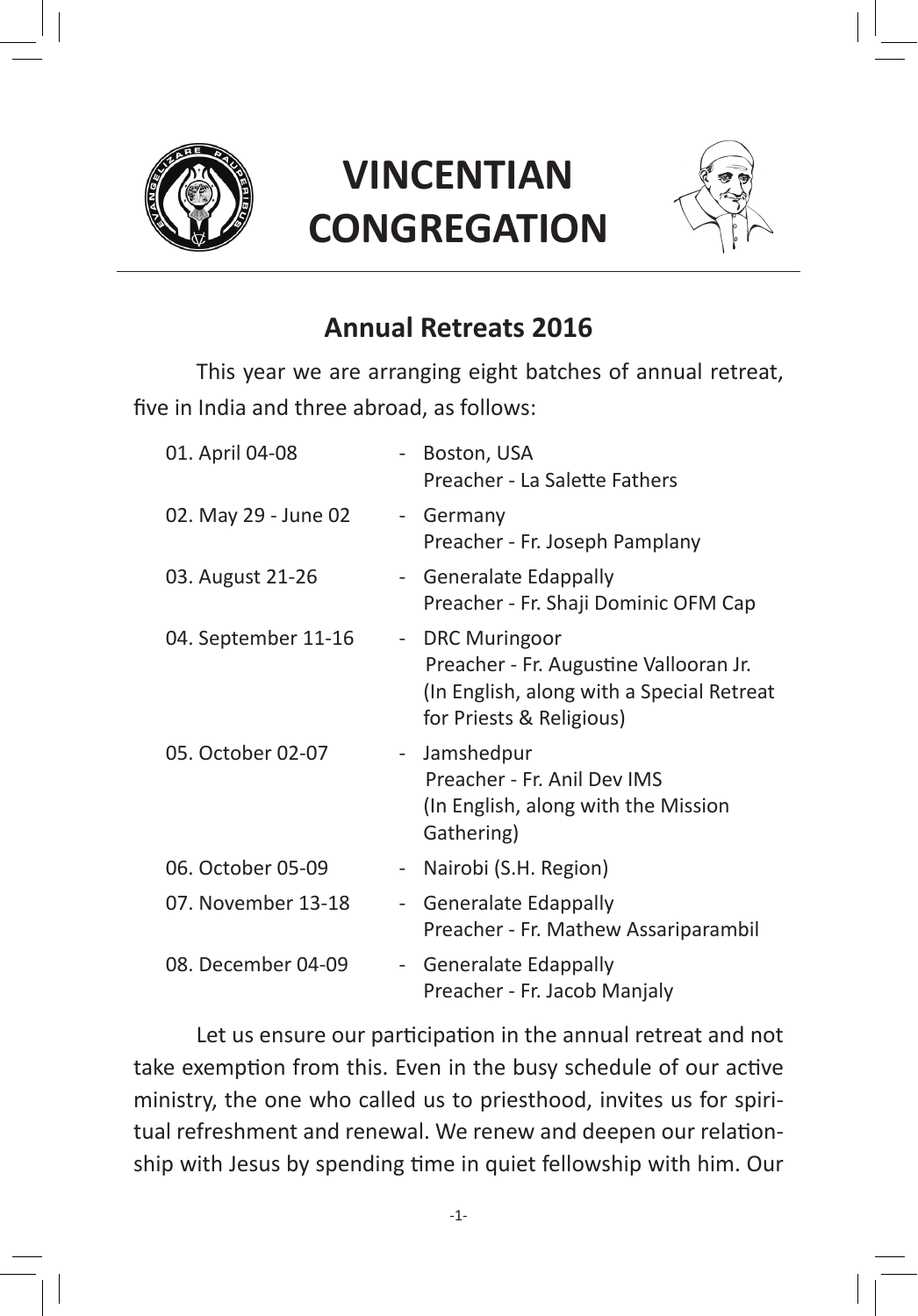annual retreat is a time to rest a while in the presence of the Lord and listen to what he has to say to us.

By participating in the retreat organized for our community, we are able to pray together and celebrate the Holy Eucharist together as one family and thus manifest our joy in being a Vincentian. Practical Norms of our Congregation says: "We ought to spend at least five full days for annual retreat arranged for our community" (Practical Norms, n. 19). Moreover St. Vincent de Paul in his Common Rules states: "To honor the solitude of Christ, especially the forty days which he spent in the desert… all the members of the Congregation shall make a spiritual retreat with a confession once a year" (Chapter X, n. 10). It is praise-worthy that most of our confreres participate in the annual retreat regularly, earnestly and joyfully.

The list of the participants for the annual retreats in India is given below. Kindly make arrangements for your unfailing participation in this annual spiritual get-together. If you wish to have any change in the assigned retreat, kindly contact Fr. Jojo Marippattu (9656409900/jmarippattu@gmail.com) or Fr. Sebastian Chooranolickal (9496909298/vcgeneral@gmail.com) at the earliest. May the good Lord bless us abundantly during the retreat days.

Once again we invite you most cordially to participate in the annual retreat for our personal renewal and the renewal of our priestly ministries.

Yours in St. Vincent de Paul

When a puranne

Fr. Varghese Parappuram VC Superior General

Herry palo.

Fr. Jojo Marippattu VC General Councilor for Retreats

Edappally 28-03-2016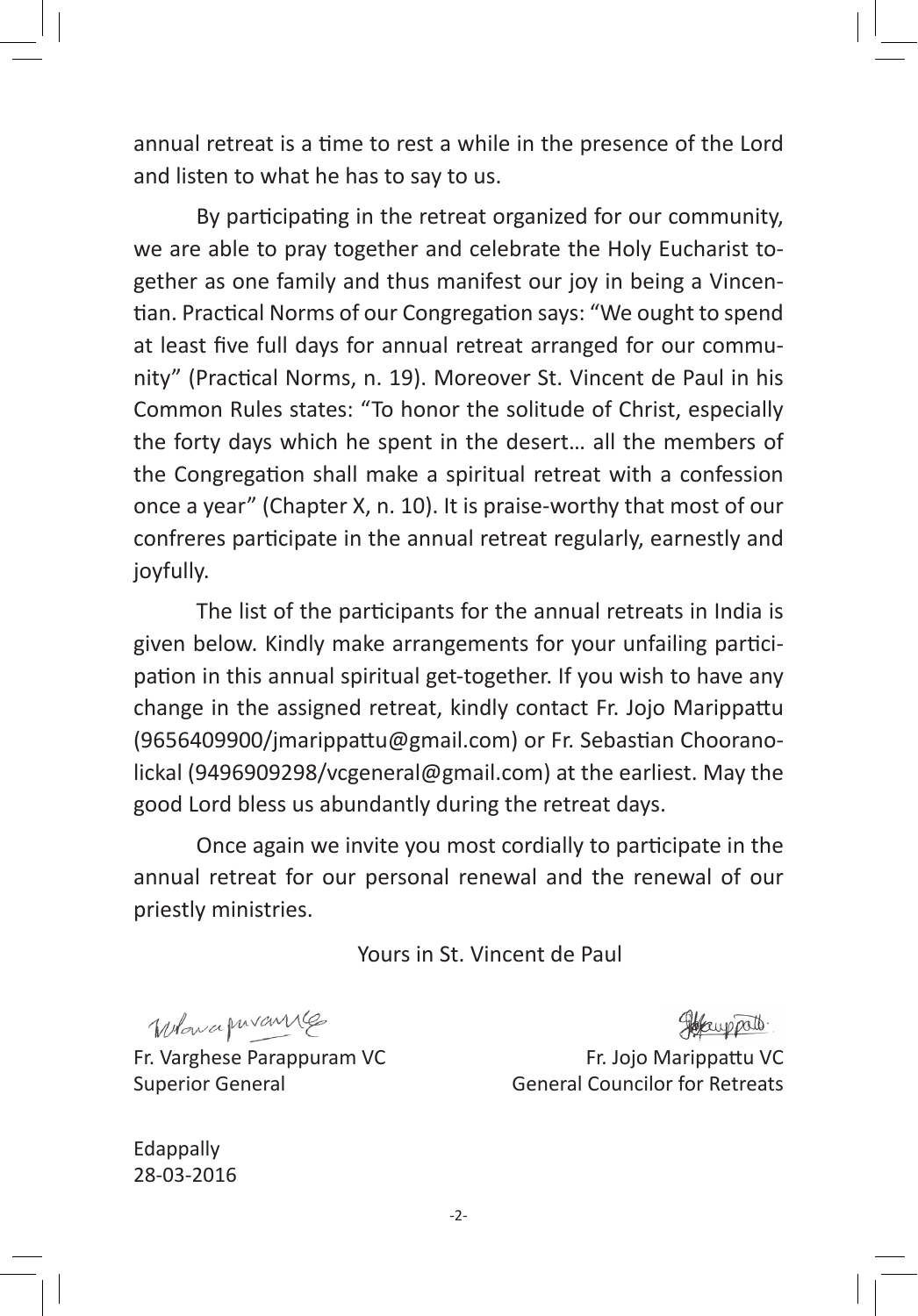#### **AUGUST 21-26 - Fr. Shaji Dominic OFM Cap [Generalate Edappally]**

- 1. Aluvassery Antony
- 2. Arackal Thomas
- 3. Arackathottam Mathew
- 4. Arakal Jacob
- 5. Arakkakunnel Tony
- 6. Athappilly Devassy
- 7. Azhakedath James
- 8. Chackumkuzhy Varghese
- 9. Chakkungal Thomas
- 10. Chalangady Alex
- 11. Chelapurath James
- 12. Chettoor Jose
- 13. Chirackamanavalan Vincent
- 14. Edathazhe Joseph
- 15. Elavumkal Kurian
- 16. Elengickalputhanthara George
- 17. Eluvathingal Joseph
- 18. Erambil John
- 19. Kalappurackal Xavier
- 20. Kalappurayil Chandy
- 21. Kallumkal James
- 22. Kanathukadu Samuel
- 23. Kanjirakonam Abraham
- 24. Kannampuzha Anto
- 25. Kariyatty Joseph
- 26. Karumathy Joseph
- 27. Kavalakkatt Joseph
- 28. Kelamparabil Joseph
- 29. Kochapilly Sebastian
- 30. Kochuthazhath Jacob
- 31. Kollakkottil John
- 32. Koottumkal Joseph
- 33. Koshackal Jose
- 34. Kulathumkarottu George
- 35. Kunnackattu Sebastian
- 36. Kunnuthara Michael
- 37. Kurinjikanathil Antony
- 38. Kuruppumtharamukalel Joseph
- 39. Kuruvanthanathu Mathew
- 40. Mandapathil Joseph
- 41. Mangalath John
- 42. Manjooran Jose
- 43. Manthuruthil Mathew
- 44. Mealkarapurath Devassia
- 45. Mecherimannil Antony
- 46. Melukkunnel George
- 47. Menambadath Kuriakose
- 48. Moolecherry Joseph
- 49. Moonnupeedikackal Antony
- 50. Muthukathaniyil Francis
- 51. Muthupurayidathil Varghese
- 52. Nettiyankal Sebastian
- 53. Nirappel James
- 54. Njarackel Thomas
- 55. Njavally George
- 56. Ooroth Peter
- 57. Pallichamkudiyil Paul
- 58. Pambrayil Paul
- 59. Pananal Thomas
- 60. Parappuram Varghese
- 61. Payikkattu Sebastian
- 62. Payyappilly Sebastian
- 63. Ponneduthakallel Mathew
- 64. Poovelil Joseph
- 65. Pulickakandathil Sebastian
- 66. Pulicken Varghese
- 67. Pullattu Francis
- 68. Punnassery Joseph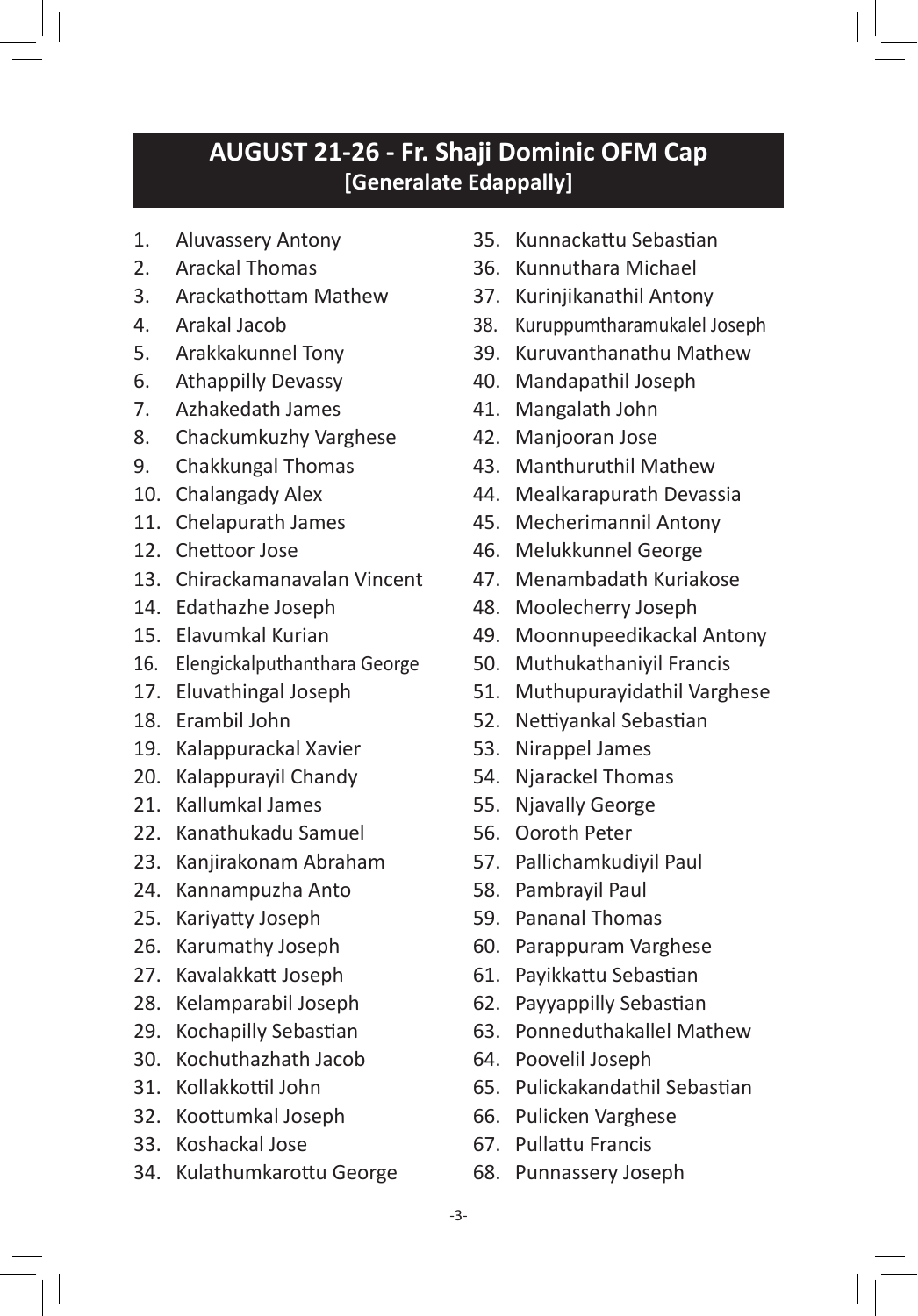- 69. Puthuparambil George
- 70. Puthuva Paul
- 71. Srambical Joseph
- 72. Srambikal Varghese
- 73. Thanippallil Sebastian
- 74. Tharakan Paul
- 75. Thattarukudyil Joseph
- 76. Thayil Philip
- 77. Thazhathemuriyil Joseph
- 78. Thekkemury Thomas
- 79. Thundathil Joseph
- 80. Vellaplackal Augustine
- 81. Vellara Peter
- 82. Vettiyadan Thomas
- 83. Vithayathil Joseph

### **SEPTEMBER 11-16 - Fr. Augustine Vallooran Jr. (English) [In DRC Muringoor, along with a Special Retreat for Priests & Religious]**

- 1. Ambattukuzhiyil Thomas
- 2. Annepogu Rajasekhar
- 3. Anthikkadan Joseph
- 4. Antonyrajan Y.
- 5. Appassery George
- 6. Arackal George Sr.
- 7. Arackal Mathew
- 8. Aranjaniyil Hilarios
- 9. Arayathinal Chacko
- 10. Athickal Jacob
- 11. Avangattu Joseph
- 12. Birudgadda Joseph
- 13. Borlakunda Naveen
- 14. Chathaparambil Varghese
- 15. Chelapurath Francis
- 16. Cheruvallath Sebastian
- 17. Chilambiukunnel John
- 18. Chirackal Antony
- 19. Chiraparamben Varghese
- 20. Chirapparambil Anto
- 21. Chirayil Jacob
- 22. Chirayil Thomas
- 23. Chittuparambil Thomas
- 24. Choondal John Paul
- 25. Chooranolickel Sebastian
- 26. Choorapuzha Varghese
- 27. Chully Joseph
- 28. Dulappalli Christuraj
- 29. Edwardraj A.
- 30. Kammattil George
- 31. Kanichukattu Paul
- 32. Kanjookaran Sebastian
- 33. Kannampally Jose
- 34. Kannamthadathil Mathew
- 35. Karayil Paul
- 36. Karikilamattathil Antony
- 37. Karikulam Sebastian
- 38. Karottukizhakkel George
- 39. Karthanam Francis
- 40. Kattakayam Philip
- 41. Kerketta Praful Kumar
- 42. Kujur Birender
- 43. M. Louise Joseph
- 44. Macwan Samir
- 45. Manalel George
- 46. Moolan Paulose
- 47. Muthirakalayil Joseph
- 48. Nedumthuruthil Philip
- 49. Ottalankal Mathew
- 50. Padinjarekuttu Augustine
- 51. Padinjarekuttu Sebastian
- 52. Painappillil Sebastian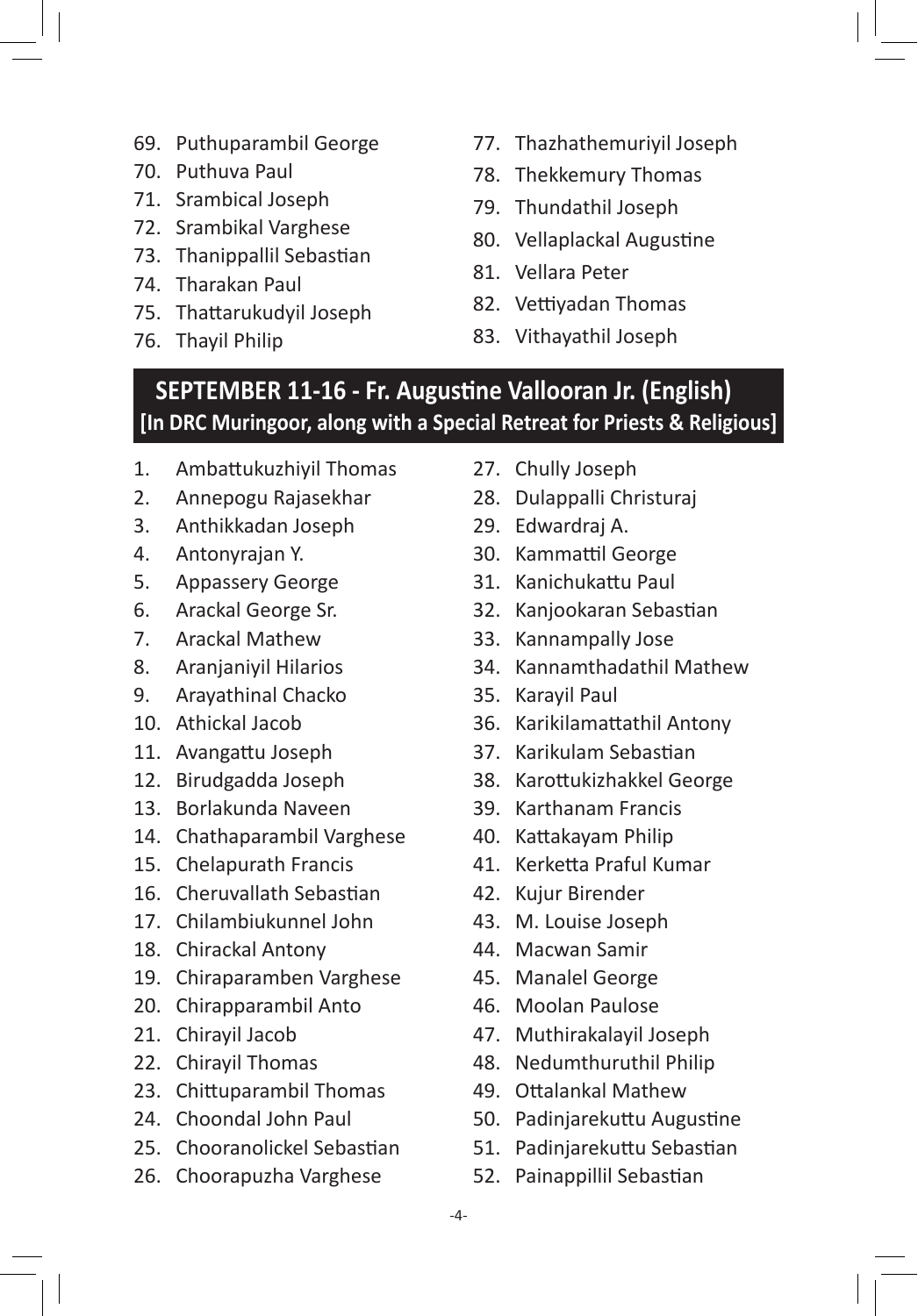- 53. Palaparambil John
- 54. Parayil John
- 55. Pasala Arogyaraju
- 56. Perinchery Varghese
- 57. Plathottathil Mathew
- 58. Poonoly Sebastian
- 59. Pullan Paul
- 60. Pushparaj M.
- 61. Thekkinieth Antony
- 62. Thiruthanam Paul
- 63. Thottithara Antony
- 64. Thundathikunnel Sebastian
- 65. Vallayil John
- 66. Valyaparambil Joseph
- 67. Vandanamthadathil S.
- 68. Vaniamthara Joseph
- 69. Varakath John
- 70. Vattakunnel Joseph
- 71. Vattamthottiyil Mathew
- 72. Vazhavelikkakathu Thomas
- 73. Veliyathukunnel Mathew
- 74. Vempilly George
- 75. Vettaparambil George
- 76. Vettickal Joseph
- 77. Villattu Paul
- 78. William John Bosco
- 79. Xavier Anthonysamy
- 80. Xavier Dilip Kumar
- 81. Xavier S.
- 82. Yella Anand Kumar

#### **October 02-07 - Fr. Anil Dev IMS (English) [In Jamshedpur, along with the Mission Gathering]**

- 1. Assariparambil George
- 2. Aymanamkuzhy Yesudas
- 3. Azhiyakunnel Joseph
- 4. Chakkungal Antony
- 5. Chavarananickal Robert
- 6. Chemmazhikkattu Scaria
- 7. Chiriyamkandath Antony
- 8. Chittadiyil Martin
- 9. Chittinappilly Anto
- 10. Edasseril Paul
- 11. Edattu Joseph Sr.
- 12. Elemplakattu Mathew
- 13. Emprayil Thomas Jr.
- 14. Emprayil Thomas Sr.
- 15. Ethakkattu Jacob
- 16. Kalamparambil Martin
- 17. Kallarackal Joseph
- 18. Kallath Sebastian
- 19. Kallidukkananickal Bernard
- 20. Kallungal Joseph
- 21. Kalluvelil Sebastian
- 22. Kandathinkara John
- 23. Kanichery John
- 24. Kanjamala Varghese
- 25. Kareekunnel Michael
- 26. Karingen Varghese
- 27. Kizhakkumthala John
- 28. Kolenchery Antony
- 29. Kolenchery Thomas
- 30. Kottackal Varghese
- 31. Kottaram Paul
- 32. Kulangara Benny
- 33. Kuzhivelil James
- 34. Malayattil Johnson
- 35. Mangattu Thomas
- 36. Moolechalil Sebastian
- 37. Mukkuzhy George
- 38. Mullapallichirayil George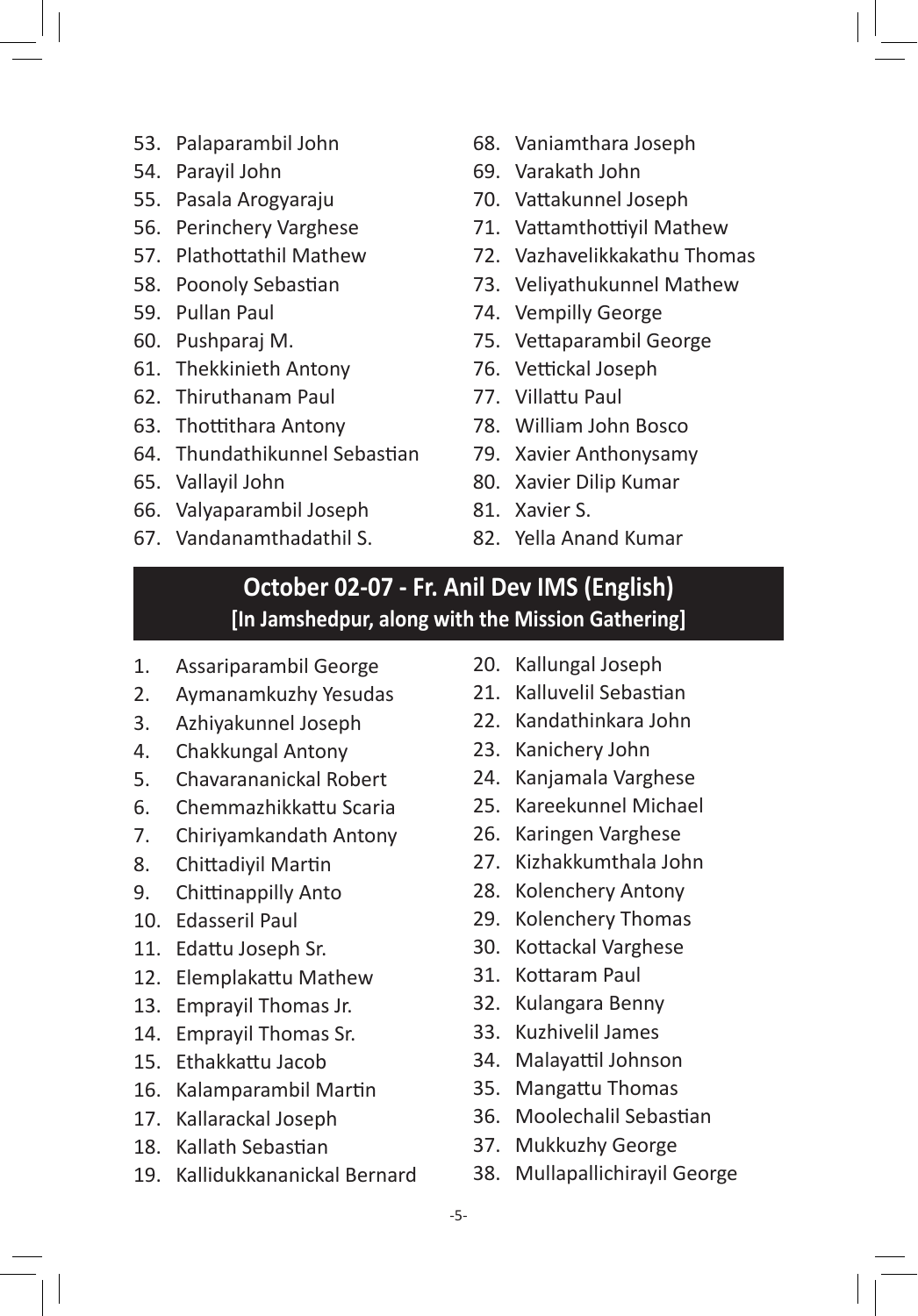- 39. Mullenmadackel Thomas
- 40. Muthirakalayil Mathew
- 41. Naickomparambil Varghese
- 42. Nellinilkumthadathil Vincent
- 43. Orikalayil Joseph
- 44. Padinjarekumbalath Antony
- 45. Palatty Joseph
- 46. Palatty Varghese
- 47. Pallippadan Rockey
- 48. Pandimattam Abraham
- 49. Parathanam Augustine
- 50. Parayaruthottam Jose
- 51. Parekkattil Jose
- 52. Pothalil Mathew
- 53. Pozhaliparamban Joseph
- 54. Pulakudichirakandathil R.
- 55. Pulikkunnel Cherian
- 56. Pulladan Glanson
- 57. Puthanpurackal John
- 58. Puthen Chacko
- 59. Puthenpura Joseph
- 60. Puthiyedath Augustine
- 61. Puthussery Devassy
- 62. Puthussery John
- 63. Pynadath Thomas
- 64. Thaliyan Sebastian
- 65. Thekkanath Paul
- 66. Thekkekara Thomas
- 67. Thekkekulam Mathew
- 68. Thekkel Joseph
- 69. Thonakkara Joseph
- 70. Thoyalil Thomas
- 71. Thuluvath Augustine
- 72. Uthimattathil Mathew
- 73. Valakkamattam Thomas
- 74. Valiyaparambil Martin
- 75. Vallieth Sam
- 76. Vallooran Augustine Sr.
- 77. Vattakuzhy Mathew
- 78. Vattamattam Antony
- 79. Vattaparambil Jacob
- 80. Veluthedathkattil Sebastian
- 81. Vempilly George Jose
- 82. Vettickal Abraham

#### **NOVEMBER 13-18 - Fr. Mathew Assariparambil [Generalate Edappally]**

- 1. Adappoor Jose
- 2. Alackakunnel Thomas
- 3. Ambalamkandam Paul
- 4. Ambathadam Antony
- 5. Arimpur Jacob
- 6. Chalackal Joseph
- 7. Choorackal Raju
- 8. Chungakarottu Joseph
- 9. Eayalayil Mathew
- 10. Edappilly John
- 11. Edasseril Joseph
- 12. Edattu Zacharias
- 13. Eddassery Antony
- 14. Indikuzhiyil Mathew
- 15. Kadiyamkuttyil Xavier
- 16. Kaipadakunnel Joseph
- 17. Kaithakalam Scaria
- 18. Kakkanatt Antony
- 19. Kalacherry George
- 20. Kalappura Jose
- 21. Kalappurackal Sebastian
- 22. Kalappurathottiyil S.
- 23. Kalayil Joseph
- 24. Kallikkattukudy Joseph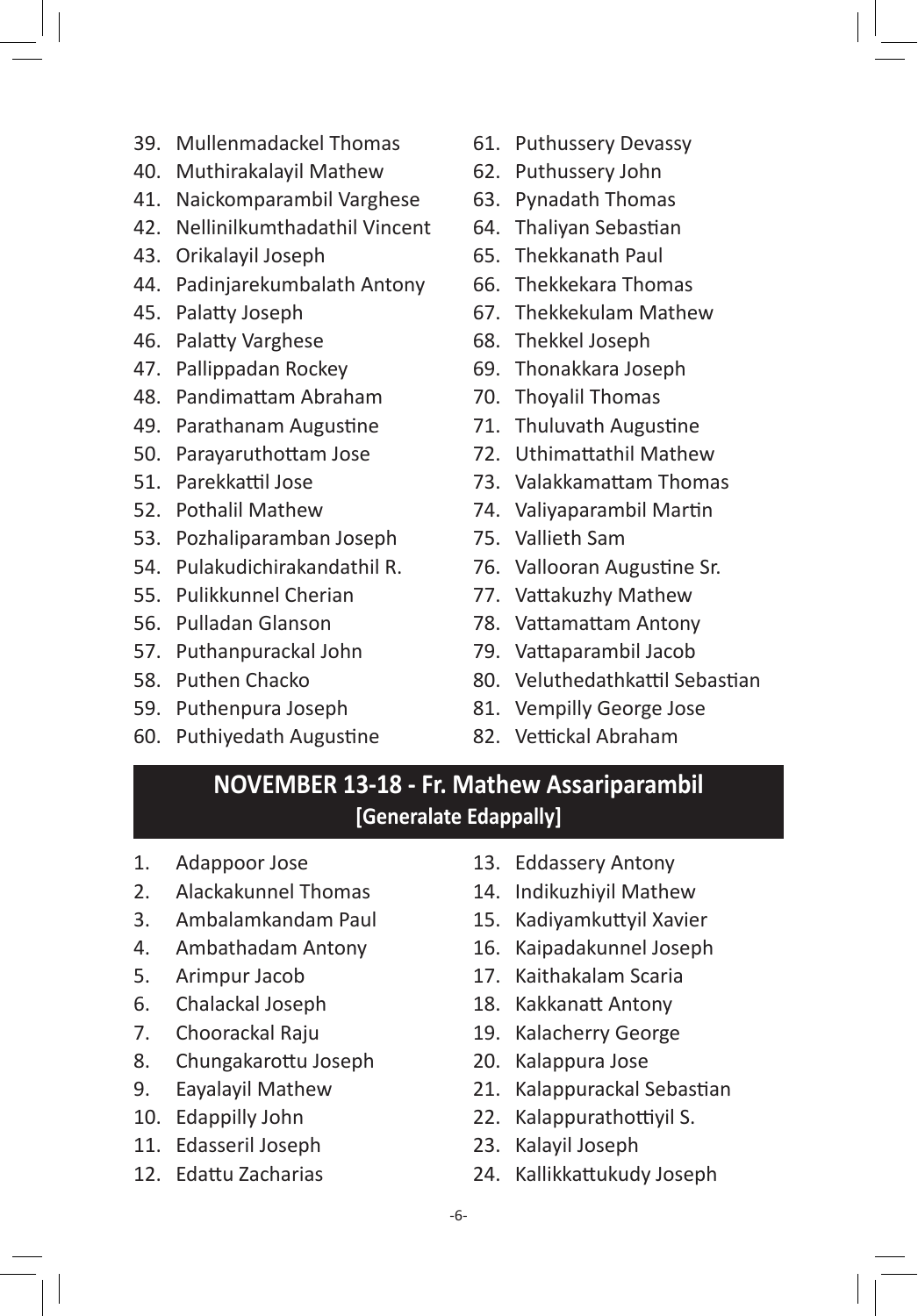- 25. Kodakallil Thomas
- 26. Kodakkathanath Joseph
- 27. Kodamullil Cyriac
- 28. Kodiamkunnel John
- 29. Kokkandathil James
- 30. Kolangayil Stephen
- 31. Kolenchery Francis
- 32. Kollamparambil Abraham
- 33. Koonan Paul
- 34. Koothur Raphael
- 35. Kottaparambil Varghese
- 36. Kunnel Joseph
- 37. Kurrisseril Charles
- 38. Malieckal Joseph
- 39. Malieckal Mathew
- 40. Maliekal John
- 41. Maliekal Thomas
- 42. Malola Joseph
- 43. Mandaniyil Sebastian
- 44. Mandy Thomas
- 45. Mangalath Antony
- 46. Manimalakandam Peter
- 47. Mankuthel Thomas
- 48. Mappilaparambil S.
- 49. Maramattathil Thomas
- 50. Matheickal Jose
- 51. Menachery Varghese
- 52. Menonkariyil Augustine
- 53. Mulackal Kuriakose
- 54. Mundackal Abraham
- 55. Mundackatt Augustine
- 56. Palakattu Thomas
- 57. Palaparambil Thomas
- 58. Paliyakunnel Emmanuel
- 59. Pallickamadam Joseph
- 60. Pampackal Joseph
- 61. Parappillil George
- 62. Parekkattil Joseph
- 63. Parekkattil Paul
- 64. Parel Joseph
- 65. Poonattu George
- 66. Poonattu Joseph
- 67. Poonely George
- 68. Pottayil George
- 69. Pulickathadathil Paul
- 70. Pullattu Mathew
- 71. Punchal Philip
- 72. Punnolil John
- 73. Purayidam Sebastian
- 74. Puthenpura Augustine
- 75. Puthussery Varghese
- 76. Pynadath Paulose
- 77. Rathappilly John
- 78. Thottungal Thomas
- 79. Valiyakadavil Jos
- 80. Vallath Joseph
- 81. Valliyamthadathil Alex
- 82. Vallomkunnel John

#### **DECEMBER 04-09 - Fr. Jacob Manjaly [Generalate Edappally]**

- 1. Adimakiyil Thomas
- 2. Arackal George Jr.
- 3. Arukalil Thomas
- 4. Aryankalayil Kuriakose
- 5. Chackanikunnel Joseph
- 6. Chakkiath Joseph
- 7. Chekkakuzhiyil Sebastian
- 8. Chettiyil Thomas
- 9. Eattikattil Joseph
- 10. Elavumkal Mathew